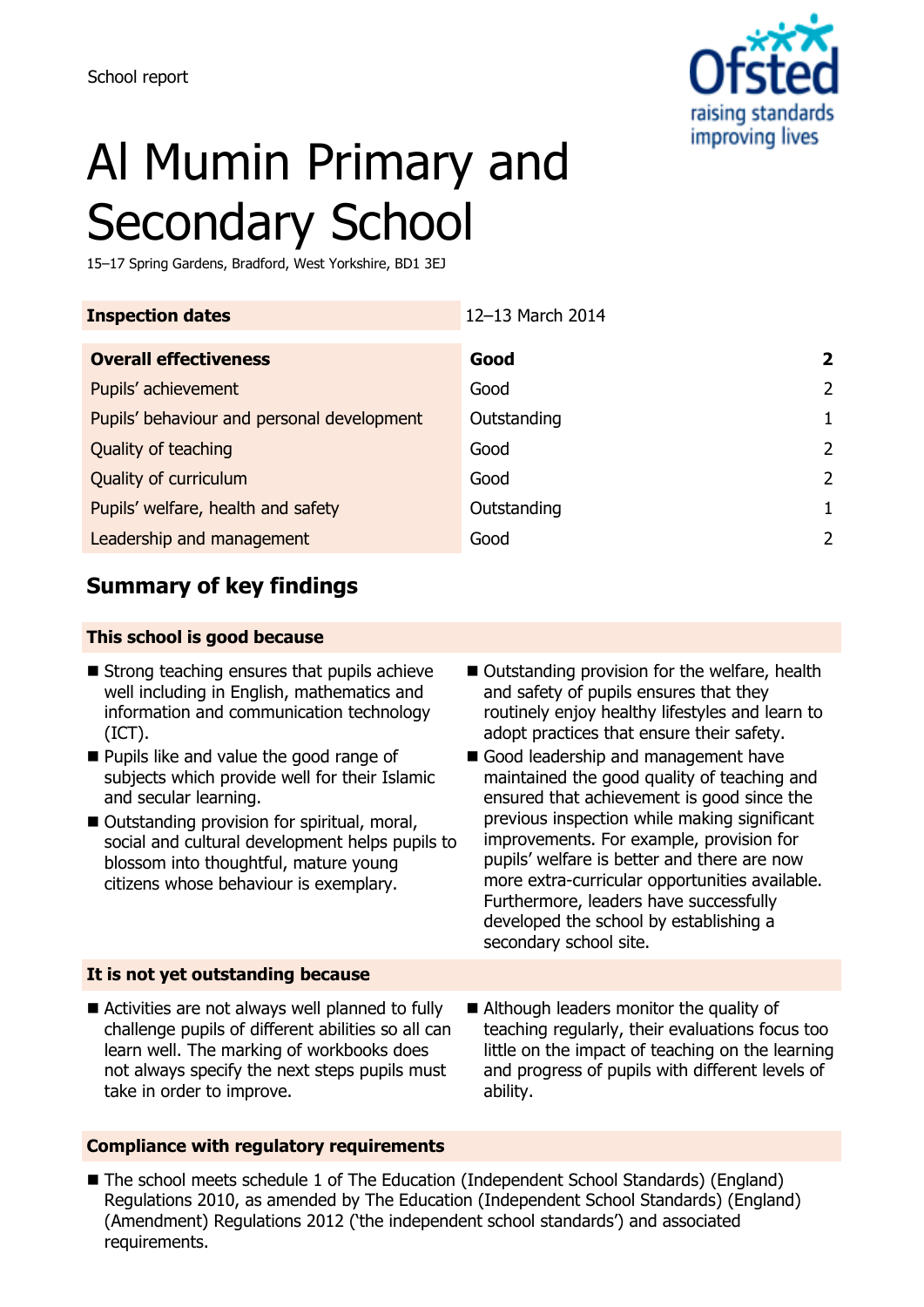# **Information about this inspection**

- The inspection was intended to be carried out with one day's notice. However, it started a day later than planned because of unforeseen road closures preventing the inspection from starting on time.
- Inspectors observed 17 lessons taught by 14 different teachers. Meetings included those with leaders, staff and pupils.
- The school's documentation was checked including schemes of work, records of pupils' progress, self-evaluation and the provision for pupils' welfare, health and safety.
- Twenty-four responses to the online questionnaire (Parent View) were considered. Questionnaire responses from 13 staff were also analysed.
- The Department for Education (DfE) asked inspectors to focus on the recent material change to the school's registration regarding the school moving its nursery provision to its new secondary school building to check arrangements for children in the Early Years Foundation Stage.

# **Inspection team**

Saleem Hussain, Lead inspector **Additional Inspector** 

**Jo Sharpe Additional Inspector** Additional Inspector

**Yusuf Seedat Additional Inspector**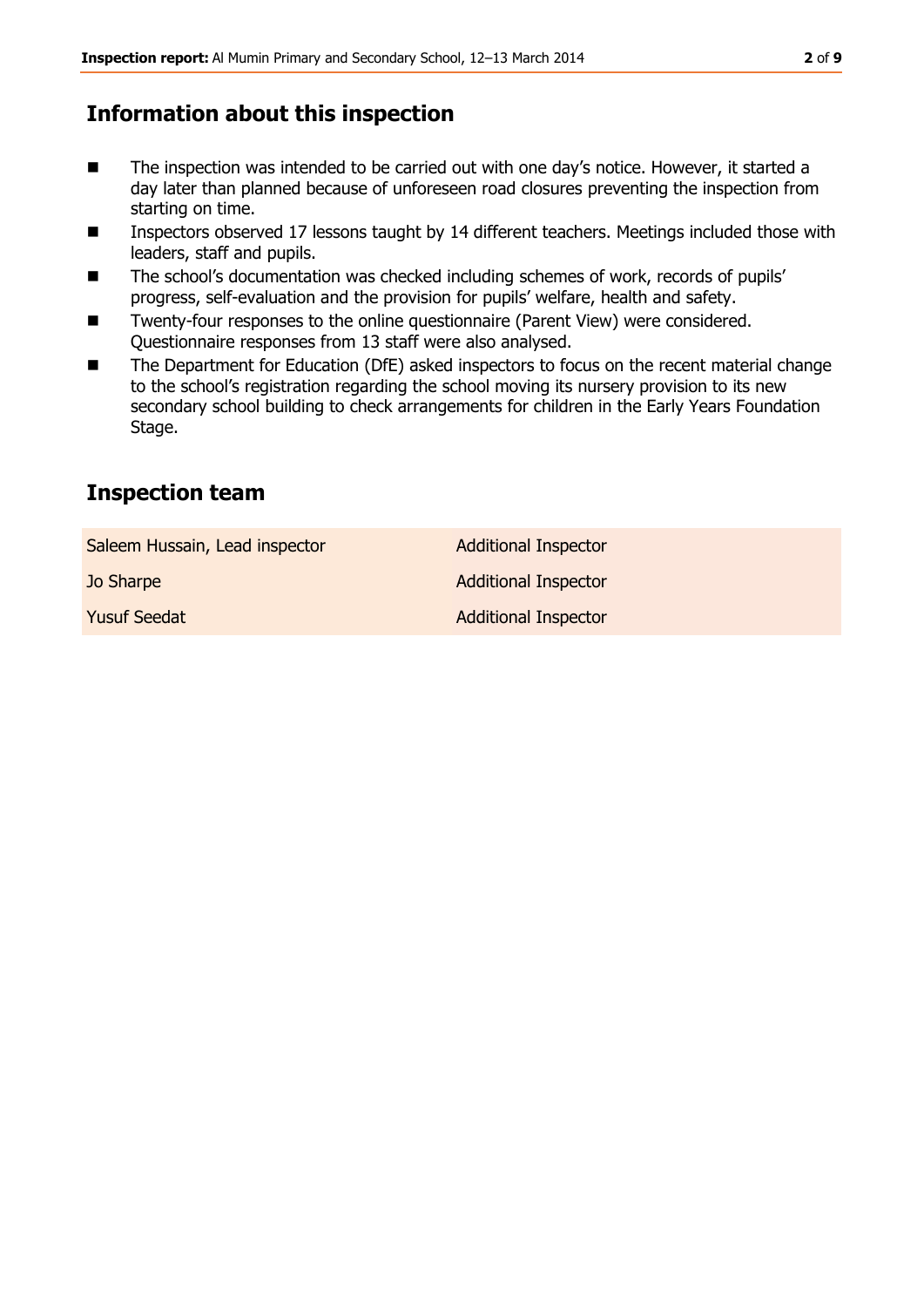# **Full report**

# **Information about this school**

- The school was established in August 2003 providing for pupils in an urban residential area of the city centre of Bradford. A secondary school provision was opened in October 2013. This is located a short walk away from its original premises and houses pupils of secondaryschool age and children in a nursery. A reception class and pupils of primary-school age are currently located at the original premises. The proprietor is hoping to accommodate all pupils in the secondary school building towards the end of 2014.
- The school is registered as an independent day Muslim faith school for up to 460 boys and girls aged from three to 18 years. All pupils are Muslims and the school provides an Islamic and secular education.
- Currently, there are 179 pupils on roll, comprising 18 in the Nursery class, 16 in the Reception class and the remainder who are in Years 1 to 11. There are currently no pupils above compulsory school age. A total of 34 children are in the Early Years Foundation Stage and government nursery funding is received for these children.
- There are no pupils with a statement of special educational needs.
- Pupils are of mainly Asian heritage and all speak English as their primary language.
- The school's core aims are:
	- 'to educate pupils within the teachings of Islam; to provide a caring, safe and well ordered environment for pupils to develop their educational skills and practice Islam; to ensure that learning is demanding and enjoyable; to promote academic and moral excellence in a caring Islamic environment; and to teach each pupil to be well mannered, honest and truthful'.
- The school uses a local sports centre for physical education.
- The school was last inspected in December 2010 by the Bridge Schools Inspectorate when it was judged as providing a good quality of education. Bridge Schools Inspectorate reports can be accessed on their website [\(www.bridgeschoolsinspectorate.co.uk\)](http://www.bridgeschoolsinspectorate.co.uk/).

# **What does the school need to do to improve further?**

- $\blacksquare$  Raise the quality of teaching to outstanding by:
	- ensuring that teachers always plan activities to fully challenge pupils of different abilities
	- ensuring that teachers always mark pupils' workbooks giving specific guidance on the next steps they must take in order to improve.
- **Ensure that leaders make more rigorous checks on the quality of teaching by always** checking on the impact of teaching on the learning and progress of pupils with different levels of ability.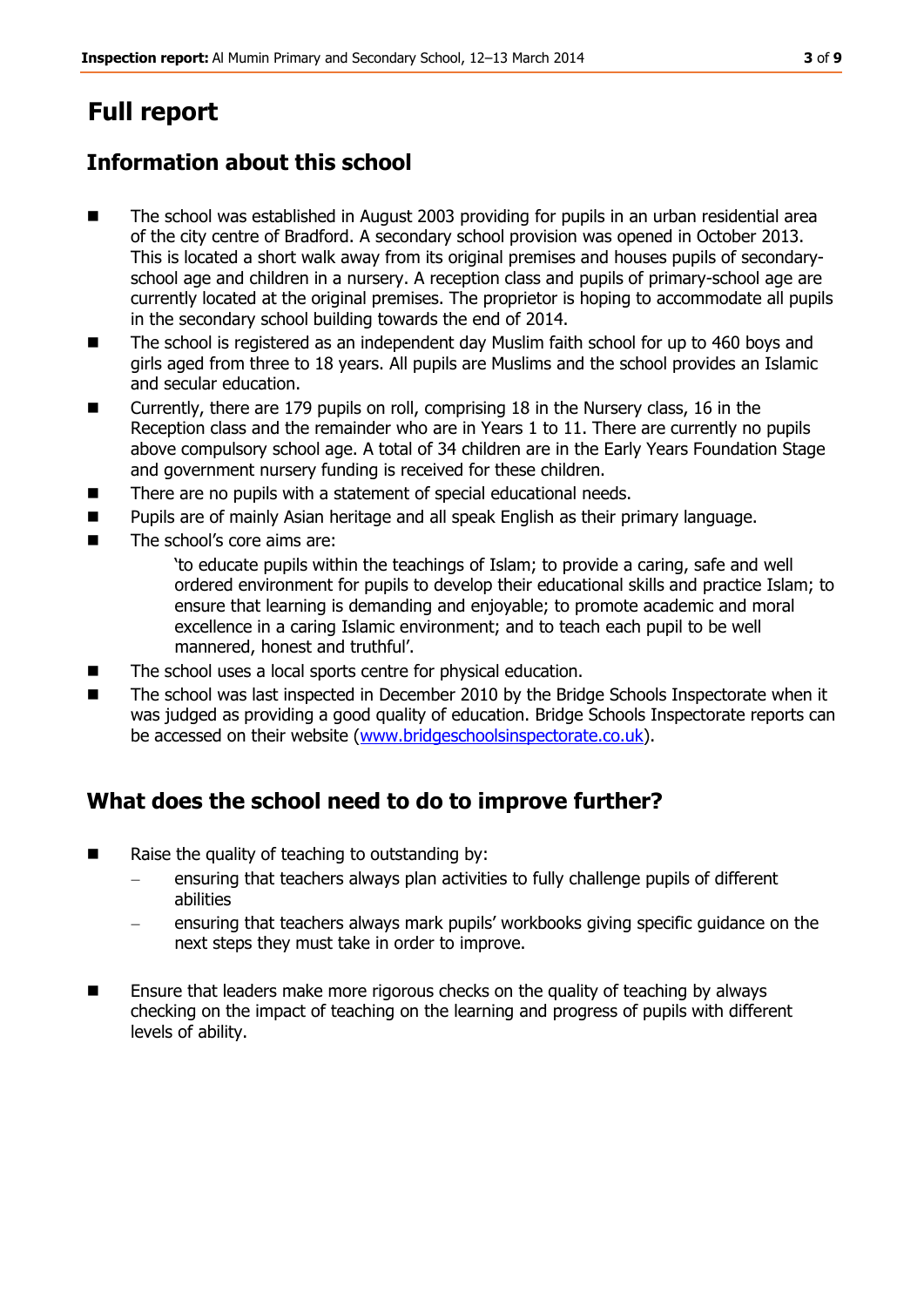### **Inspection judgements**

#### **Pupils' achievement Good**

Achievement is good because teaching and the range of subjects provided are good. Attainment on entry to the school for children in the Early Years Foundation Stage is very low. From these very low starting points, most pupils achieve well over time, including boys, girls, those from different ethnic backgrounds and differing abilities. For example, they skilfully engage in many practically based learning experiences which pupils enjoy and which enables them to learn well. Pupils make good progress and develop their knowledge and understanding in most subjects over time. Achievement in English, mathematics and ICT is good. Teachers promote the development of reading skills very well. For example, there are many opportunities in different lessons for pupils to read aloud or make presentations to their peers. Classroom support is effective. Lower-ability pupils are provided with focused support to ensure that any gaps in learning between them and similar pupils nationally are closing. It is pleasing to report that in the first year of GCSE examinations at this school a number of higher-ability pupils were entered for examinations early in Year 10, achieving very good results. Pupils generally perform well in GCSE examinations compared to others in similar schools. These factors illustrate that pupils are being well prepared for their future economic well-being.

Children in the Early Years Foundation Stage make good progress in developing all of the key skills expected of them.

Pupils' achievements in relation to their Islamic studies are good. Pupils make good gains in developing their knowledge and understanding of the Qur'an, Arabic, the principles of Islam and their obligations as young Muslims. Pleasingly, a number of pupils have memorised the Qur'an since the school opened.

#### **Pupils' behaviour and personal development Outstanding**

Pupils' behaviour, attitudes and personal development across the school and at each site are outstanding. Pupils mature into very well-rounded young citizens because of the school's superlative provision for their personal development. Attendance and punctuality are very good. Pupils are always eager to work hard throughout the school day. They maintain high levels of perseverance and concentration in their work. Children in the Early Years Foundation Stage show much curiosity in their learning and develop their independence quickly. The school is a very orderly community. Behaviour is exemplary, in and around both school sites. These factors make a very strong contribution to the school's family ethos and enable pupils to achieve well. Incidents of serious misbehaviour, racism or bullying are extremely rare. Pupils report that they feel very safe in school and know what to do if they feel harassed or bullied. They understand very clearly what constitutes unsafe situations and know how to stay safe.

Provision for spiritual, moral, social and cultural development is outstanding. There are many opportunities in Islamic studies, assemblies, registration periods and personal, social, health and citizenship education (PSHCE) lessons to support their personal development. Pupils develop their self-confidence through taking up responsibilities which they actively seek. For example, they lead adhan (the call to prayers) regularly, act as monitors and prefects or represent their classes as members of the school council. Pupils develop a very clear sense of right and wrong. In PSHCE lessons and assemblies pupils regularly consider moral issues such as bullying, discrimination and human rights. Pupils are taught to respect the civil and criminal law. The school has an excellent link with a community police officer who regularly gives talks to pupils on issues such as crime and good citizenship. Pupils' social development is enhanced through participating in group tasks in the classroom, opportunities for pupils to discuss each other's work and interacting with the wider community through school trips. Pupils make a strong contribution to the wider community. For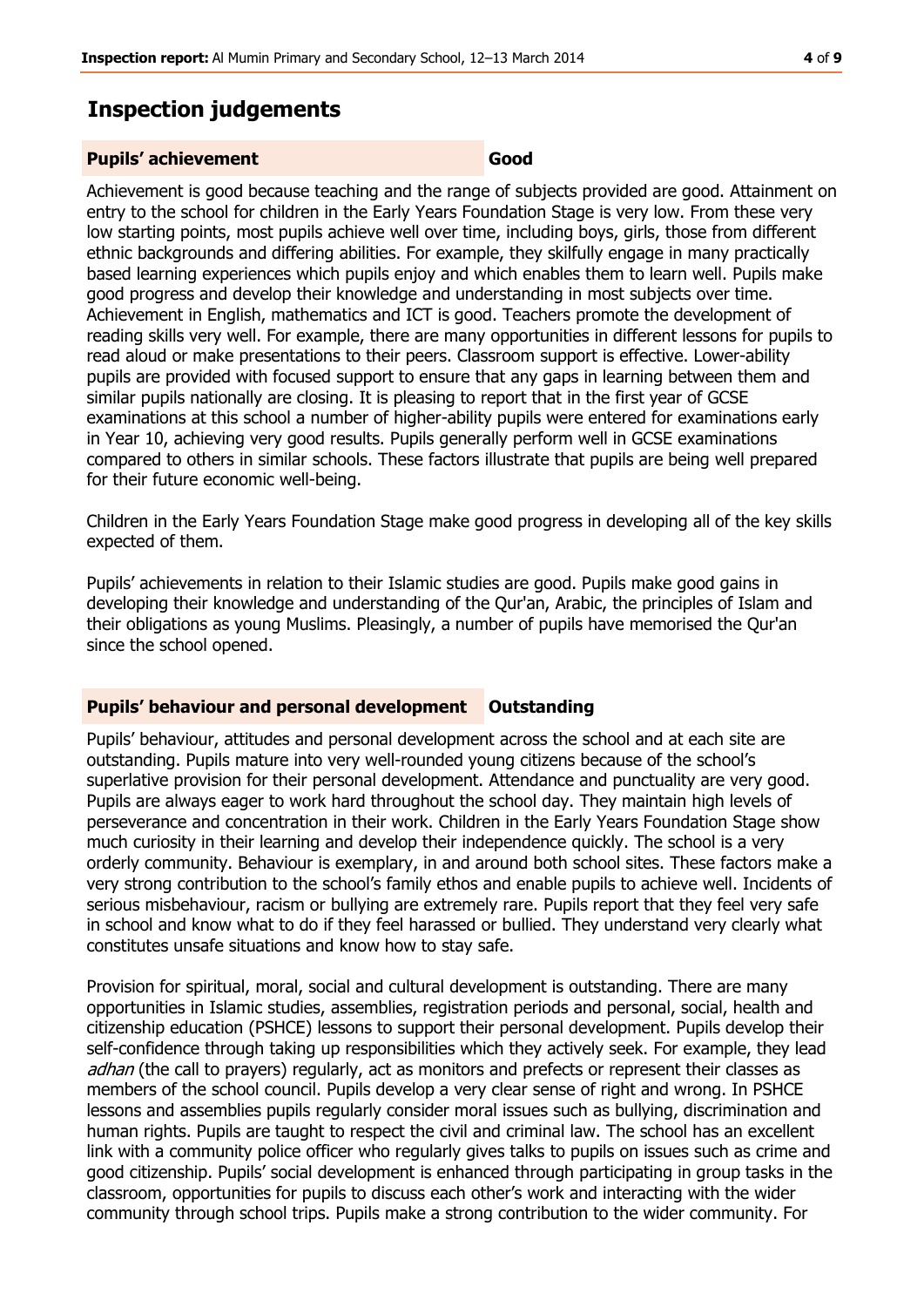example, they often fund-raise for good causes and take part in community projects. The school provides pupils with a broad general knowledge of public institutions and services in England. For example, pupils learn about parliament and local government. The proprietor has ensured that partisan political views are not promoted in school. Many opportunities are taken by staff in lessons to promote British values such as democracy. Pupils develop high levels of appreciation and respect for different cultures, values and traditions. Islamic studies include good attention to developing pupils' knowledge and understanding of all of the major world faiths. Discussions with pupils indicate that they are highly committed to playing their part in promoting racial and cultural harmony in the community.

#### **Quality of teaching Good**

The quality of teaching is good in all key stages, including in the Early Years Foundation Stage. Consequently, most pupils make good progress and achieve well over time. Teachers are successful in maintaining a strong environment for secure learning. Pupils' behaviour is managed extremely well and teachers expect pupils to achieve well. They possess good subject knowledge which they use, for example, to provide interesting, often practically based learning activities which engage pupils well. Pupils are able to get through much work. Pupils learn well the basic skills in reading, writing, communication, mathematics and ICT. Skilful questioning and prompting ensures that all groups of pupils work hard and learn to think for themselves. Resources are well used to support learning. Effective planning consistently enables pupils to develop their knowledge, skills and understanding well in all areas of study. However, activities are not always planned with fully challenging tasks at the right level for pupils with different levels of ability to enable them to make outstanding progress. Consequently, pupils do not always achieve as well as they can.

Assessment is good. Teachers check pupils' learning and progress accurately and ensure that they know how well they have done. Pupils' workbooks are marked frequently although occasionally, opportunities are lost to let pupils know specifically what they must do in order to improve.

#### **Quality of curriculum Good**

The range of subject and other activities provided are good in all key stages, including in the Early Years Foundation Stage. The school provides pupils with many enjoyable and memorable experiences for its pupils. The needs of all pupils are met well and they have many good opportunities to make good progress. Planning is well organised and detailed for both the secular and Islamic studies enabling pupils to achieve well over time. Provision for PSHCE is outstanding and this makes an excellent contribution to pupils' personal development. Opportunities to develop basic skills in English, mathematics and ICT are good. A good range of GCSE courses of study are offered for older pupils including in science, religious studies and Urdu. Educational visits enrich learning. For example, pupils regularly visit science and other museums. Pupils also visit Bolling Hall as part of their studies around the Victorian era. Lunch-time and after-school activities include netball and football. The school has good arrangements in place to provide careers guidance and work experience in a number of vocational areas.

The school's strong Islamic curriculum includes figh (Islamic Jurisprudence), tareekh (Islamic history), ageedah (theology), seerah, (the life of the Prophet), adab and akhlag (Islamic etiquettes), *hadith* (the practices of the Prophet), study and recitation of the Qur'an and tahfeez (memorisation of the Our'an). Modern Arabic is also taught. Inspectors were very impressed with the contribution which Islamic studies makes to pupils' personal development.

#### **Pupils' welfare, health and safety <b>COU** Dutstanding

Provision for welfare, health, safety and safeguarding is outstanding. All of the regulations in these regards are met and all of the required policies are in place. Pupils are very happy in school and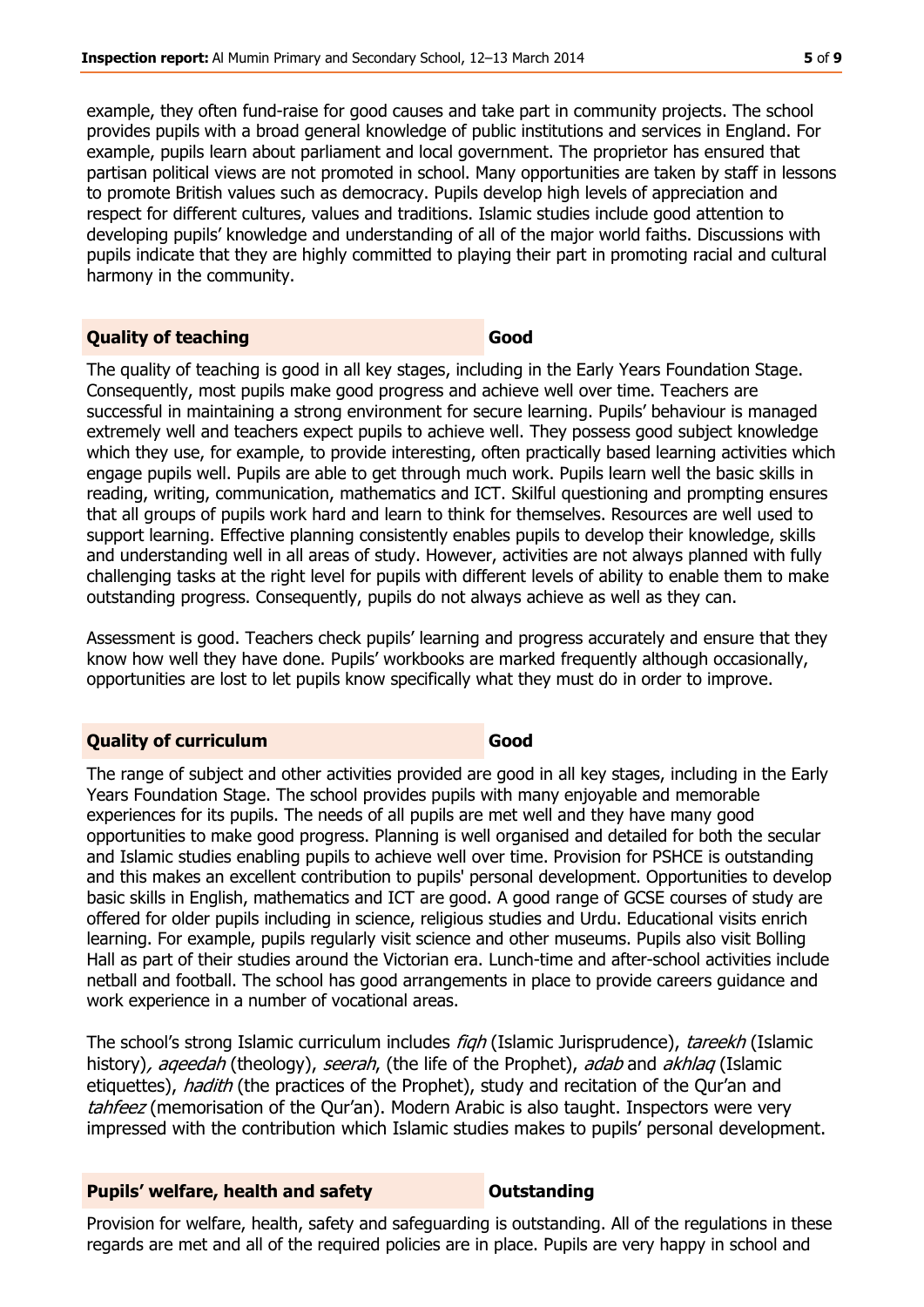feel highly valued. Comments included 'teachers are friendly and help us in every way'. Pupils are exceptionally well cared for. Arrangements for staff recruitment are of a very high standard and the school carries out all of the required checks to ensure that adults in school are suitable to work with children. The results of checks are clearly recorded on a single central register. The designated officers for child protection and all other staff are appropriately trained. Several staff are fully trained in first aid including paediatric procedures. Detailed risk assessments are carried out regarding the premises, practical lessons and educational visits. Fire risk assessments and drills are undertaken as required. The school's policy to promote outstanding behaviour is very effective. Pupils commented that the system of points, star charts, certificates and prizes motivates everyone very well. The school's anti-bullying policy is also very effective. Pupils learn how to deal with bullying including that which can occur through the use of computers and mobile phones. Pupils confirm that they routinely enjoy healthy and very safe lifestyles.

#### **Leadership and management Good**

Leadership and management are good. The effectiveness of leadership can be seen in pupils' good achievement, outstanding behaviour and spiritual, moral, social and cultural development. It can also be seen in improvements since the last inspection regarding welfare, health and safety which is now outstanding and aspects of the subjects studied such as provision for physical education. Leaders consistently communicate high expectations and ambition to everyone. Teachers are rightly pleased with the arrangements for further training. Leaders regularly check and evaluate the quality of teaching. This is effective in maintaining a good quality of teaching. However, the impact of teaching on the learning and progress of pupils in each lesson is not always clearly identified for pupils of different abilities. Consequently, teaching is not improving as much as it might do so that all pupils can make more rapid and sustained progress over time. Self-evaluation is accurate and insightful. Leaders recognise that although the provision of subjects is good, it does not give all pupils the opportunity to make outstanding progress in developing their reading, writing and mathematical skills. Plans are developing very positively in these areas. The school works closely with parents, carers and others to ensure that pupils achieve well. All parents and carers responding to Parent View said that their children are happy at this school. Inspectors are extremely impressed with the school's innovative approach to informing parents and carers regarding the day-to-day behaviour of their children. A system of smiley faces and texts which appear on mobile phones is an excellent innovation.

The proprietor has ensured that all of the independent school standards and the statutory requirements for the Early Years Foundation Stage are met. All of the requirements regarding the provision of information for parents, carers and others and for the complaints procedures are met.

The school's premises and accommodation are well maintained. In relation to the recent material change regarding the school moving its nursery provision to the secondary school building, inspectors judge that leaders have done this successfully. The current provision, accommodation and other relevant arrangements have been considered and were found to meet the independent school standards. The arrangements are suitable for up to 100 children in the Early Years Foundation Stage to be accommodated at any one time.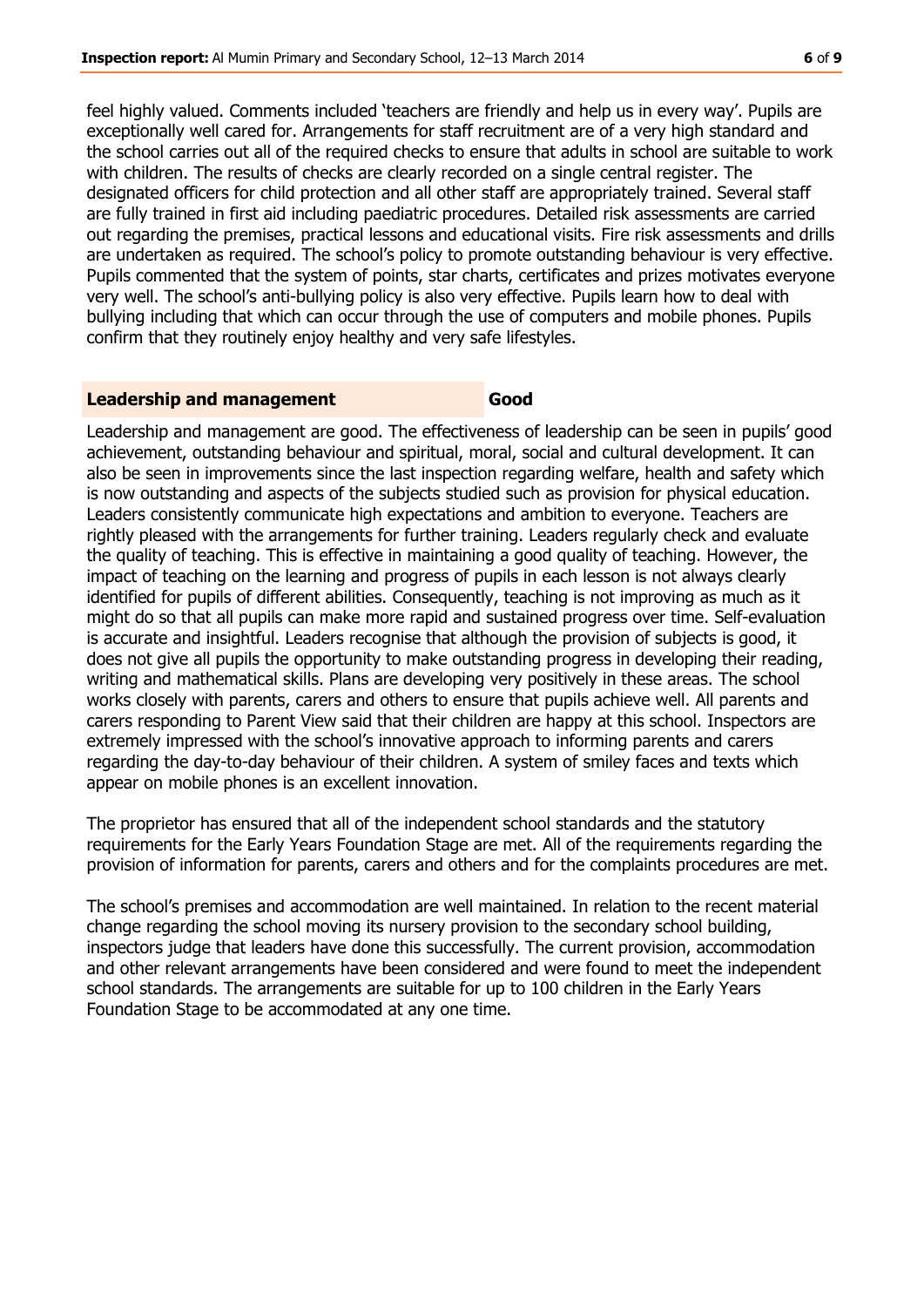# **What inspection judgements mean**

| <b>School</b> |                  |                                                                                                                |
|---------------|------------------|----------------------------------------------------------------------------------------------------------------|
| Grade         | <b>Judgement</b> | <b>Description</b>                                                                                             |
| Grade 1       | Outstanding      | A school which provides an exceptional quality of education and<br>significantly exceeds minimum requirements. |
| Grade 2       | Good             | A school which provides a high quality of education that exceeds<br>minimum requirements.                      |
| Grade 3       | Adequate         | A school which meets minimum requirements but needs to<br>improve the quality of education it provides.        |
| Grade 4       | Inadequate       | A school where minimum requirements are not met and/or the<br>quality of education has serious weaknesses.     |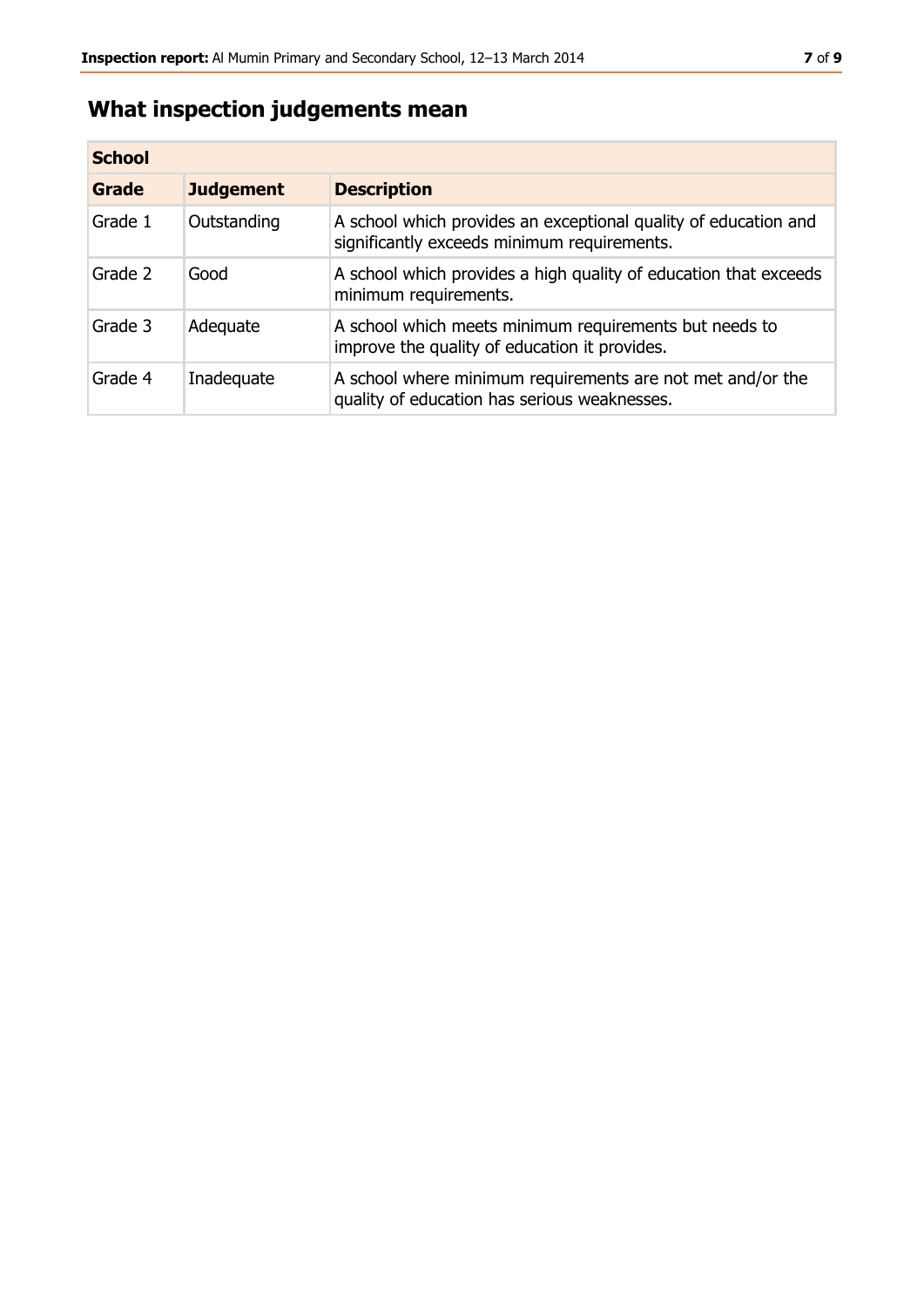# **School details**

| Unique reference number        | 134429   |
|--------------------------------|----------|
| <b>Inspection number</b>       | 441439   |
| <b>DfE registration number</b> | 380/6117 |

This inspection was carried out under section 162A of the Education Act 2002, as amended by schedule 8 of the Education Act 2005, the purpose of which is to advise the Secretary of State for Education about the school's suitability for continued registration as an independent school.

| <b>Type of school</b>                      | Muslim faith school                                                                          |
|--------------------------------------------|----------------------------------------------------------------------------------------------|
| <b>School status</b>                       | Independent day school                                                                       |
| <b>Age range of pupils</b>                 | $3-18$ years                                                                                 |
| <b>Gender of pupils</b>                    | Mixed                                                                                        |
| <b>Number of pupils on the school roll</b> | 179                                                                                          |
| <b>Number of part time pupils</b>          | 14                                                                                           |
| <b>Proprietor</b>                          | Mr Saiful Islam                                                                              |
| <b>Chair</b>                               | Mr Saiful Islam                                                                              |
| <b>Headteacher</b>                         | Mr Munir Azam                                                                                |
| Date of previous school inspection         | 6-9 December 2010                                                                            |
| <b>Annual fees (day pupils)</b>            | £1,500 - £2,000                                                                              |
| <b>Telephone number</b>                    | Primary school: 01274 733150<br>Secondary school: 01274 962548                               |
| <b>Fax number</b>                          | Not applicable                                                                               |
| <b>Email address</b>                       | Primary school: pri@almumin.bradford.sch.uk<br>Secondary school: sec@almumin.bradford.sch.uk |